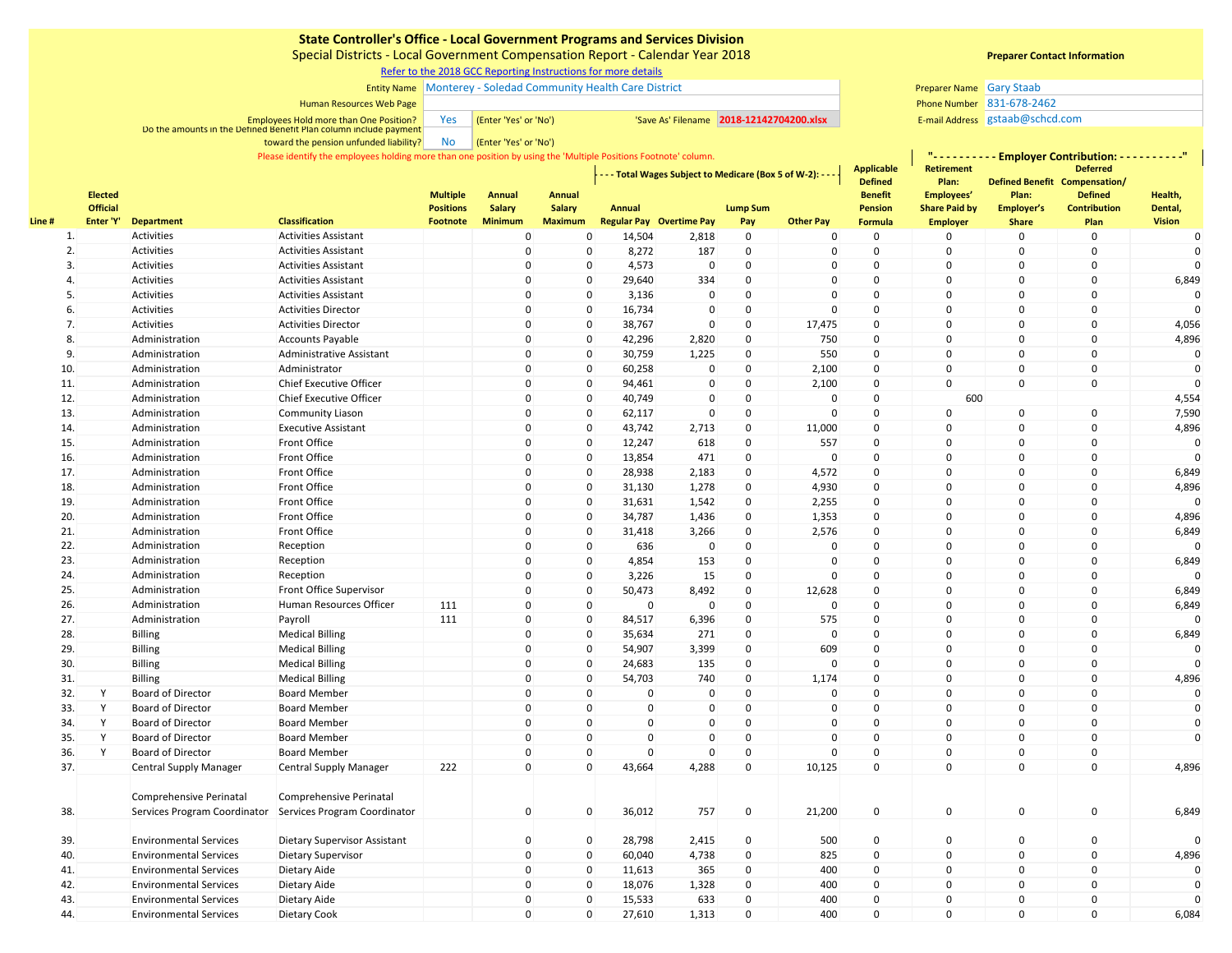Special Districts - Local Government Compensation Report - Calendar Year 2018

[R](https://www.sco.ca.gov/ard_locinstr_gcc_reporting.html)efer to the 2018 GCC Reporting Instructions for more details

### Entity Name Monterey - Soledad Community Health Care District Gary Staab Gary Staab Gary Staab Gary Staab Gary Staab

#### Human Resources Web Page

Employees Hold more than One Position? The Management of the **'Yes' or 'No')** 'Save As' Filename 2018-12142704200.xlsx E-mail Address E-mail Address Do the amounts in the Defined Benefit Plan column include payment

No (Enter 'Yes' or 'No') toward the pension unfunded liability?

Please identify the employees holding more than one position by using the 'Multiple Positions Footnote' column.

|        |           | <b>Elected</b>  |                               | <b>Classification</b>             | <b>Multiple</b>              | <b>Annual</b>                   | Annual                          |                  | - - - Total Wages Subject to Medicare (Box 5 of W-2): - - |                        |                  | <b>Applicable</b><br><b>Defined</b><br><b>Benefit</b> | <b>Retirement</b><br>Plan:<br>Employees' | Plan:                      | <b>Deferred</b><br>Defined Benefit Compensation/<br><b>Defined</b> | Health,<br>Dental,<br><b>Vision</b> |
|--------|-----------|-----------------|-------------------------------|-----------------------------------|------------------------------|---------------------------------|---------------------------------|------------------|-----------------------------------------------------------|------------------------|------------------|-------------------------------------------------------|------------------------------------------|----------------------------|--------------------------------------------------------------------|-------------------------------------|
| Line # | Enter 'Y' | <b>Official</b> | <b>Department</b>             |                                   | <b>Positions</b><br>Footnote | <b>Salary</b><br><b>Minimum</b> | <b>Salary</b><br><b>Maximum</b> | Annual           | <b>Regular Pay Overtime Pay</b>                           | <b>Lump Sum</b><br>Pay | <b>Other Pay</b> | <b>Pension</b><br><b>Formula</b>                      | <b>Share Paid by</b>                     | Employer's<br><b>Share</b> | <b>Contribution</b><br>Plan                                        |                                     |
|        | 45.       |                 | <b>Environmental Services</b> | Dietary Cook                      |                              | 0                               | 0                               | 35,955           | 1,436                                                     | $\mathbf 0$            | 400              | $\mathbf 0$                                           | <b>Employer</b><br>0                     | $\mathbf 0$                | $\mathbf 0$                                                        | 2,854                               |
|        | 46.       |                 | <b>Environmental Services</b> | Dietary Cook                      |                              | 0                               | $\mathbf 0$                     | 33,458           | 1,927                                                     | $\mathbf 0$            | 400              | $\mathbf 0$                                           | 0                                        | $\mathsf 0$                | $\mathbf 0$                                                        | $\mathbf 0$                         |
|        | 47.       |                 | <b>Environmental Services</b> | Dietary Cook                      |                              | $\mathbf 0$                     | $\Omega$                        | 26,007           | 2,569                                                     | $\mathbf 0$            | 400              | $\mathbf 0$                                           | 0                                        | $\mathbf 0$                | $\Omega$                                                           | $\Omega$                            |
|        | 48.       |                 | <b>Environmental Services</b> | Housekeeper                       |                              | $\Omega$                        | $\Omega$                        | 744              | $\Omega$                                                  | $\Omega$               | $\Omega$         | $\Omega$                                              | 0                                        | $\mathbf 0$                | $\Omega$                                                           | $\Omega$                            |
|        | 49.       |                 | <b>Environmental Services</b> | Housekeeper                       |                              | $\mathsf 0$                     | $\mathbf 0$                     | 858              | $\mathbf 0$                                               | $\mathbf 0$            | $\mathbf 0$      | $\Omega$                                              | $\mathbf 0$                              | $\mathbf 0$                | $\mathbf 0$                                                        | $\mathbf{0}$                        |
|        | 50.       |                 | <b>Environmental Services</b> | Housekeeper                       |                              | $\overline{0}$                  | $\mathbf 0$                     | 27,737           | 309                                                       | $\mathbf 0$            | $\Omega$         | $\Omega$                                              | 0                                        | $\mathbf 0$                | $\mathbf 0$                                                        | $\mathbf{0}$                        |
|        | 51.       |                 | <b>Environmental Services</b> | Housekeeper                       |                              | $\mathbf 0$                     | 0                               | 24,372           | 1,479                                                     | $\mathbf 0$            | $\Omega$         | $\mathbf 0$                                           | 0                                        | $\mathbf 0$                | $\mathbf 0$                                                        | $\mathbf{0}$                        |
|        | 52.       |                 | <b>Environmental Services</b> | Housekeeper                       |                              | $\overline{0}$                  | 0                               | 5,022            | 63                                                        | $\mathbf 0$            | $\overline{0}$   | 0                                                     | $\mathsf 0$                              | $\mathbf 0$                | $\mathbf 0$                                                        | $\mathbf 0$                         |
|        | 53.       |                 | <b>Environmental Services</b> | Housekeeper                       |                              | $\mathbf 0$                     | 0                               | 34,631           | 931                                                       | $\mathbf 0$            | 250              | $\mathsf 0$                                           | 0                                        | $\mathbf 0$                | $\mathbf 0$                                                        | $\mathbf{0}$                        |
|        | 54.       |                 | <b>Environmental Services</b> | Housekeeper                       |                              | $\overline{0}$                  | 0                               | 4,740            | $\Omega$                                                  | $\mathbf 0$            | $\mathbf 0$      | 0                                                     | 0                                        | $\mathbf 0$                | $\Omega$                                                           | $\Omega$                            |
|        | 55.       |                 | <b>Environmental Services</b> | Housekeeper                       |                              | $\mathsf 0$                     | 0                               | 14,485           | $\mathbf{0}$                                              | $\mathbf 0$            | $\mathbf 0$      | $\mathbf 0$                                           | 0                                        | $\mathbf 0$                | 0                                                                  | $\Omega$                            |
|        | 56.       |                 | <b>Environmental Services</b> | Housekeeper Supervisor            |                              | $\mathsf 0$                     | $\Omega$                        | 31,324           | 1,970                                                     | $\pmb{0}$              | $\Omega$         | $\Omega$                                              | 0                                        | $\mathbf 0$                | 0                                                                  | 6,084                               |
|        | 57.       |                 | <b>Environmental Services</b> | Laundry                           |                              | $\mathsf 0$                     | 0                               | 1,425            | $\mathbf 0$                                               | $\mathbf 0$            | $\overline{0}$   | $\mathbf 0$                                           | 0                                        | $\mathbf 0$                | 0                                                                  | $\Omega$                            |
|        | 58.       |                 | <b>Environmental Services</b> | Laundry                           |                              | $\mathsf 0$                     | $\Omega$                        | 416              | 10                                                        | $\mathbf 0$            | $\Omega$         | $\Omega$                                              | 0                                        | $\mathbf 0$                | $\Omega$                                                           |                                     |
|        | 59.       |                 | <b>Environmental Services</b> | Laundry                           |                              | $\mathbf 0$                     | $\Omega$                        | 26,404           | 3,720                                                     | $\Omega$               | $\Omega$         | $\Omega$                                              | $\mathbf 0$                              | $\mathbf 0$                | $\Omega$                                                           | 6,849                               |
|        | 60.       |                 | <b>Environmental Services</b> | Laundry                           |                              | $\Omega$                        | $\Omega$                        | 24,861           | 1,628                                                     | $\Omega$               | $\Omega$         | $\Omega$                                              | 0                                        | $\Omega$                   | $\Omega$                                                           |                                     |
|        | 61.       |                 | <b>Environmental Services</b> | Laundry                           |                              | $\Omega$                        | $\Omega$                        | 5,161            | $\Omega$                                                  | $\mathbf 0$            | $\Omega$         | $\Omega$                                              | $\mathbf 0$                              | $\mathbf 0$                | $\Omega$                                                           | $\Omega$                            |
|        | 62.       |                 | <b>Environmental Services</b> | Laundry                           |                              | $\mathbf 0$                     | $\Omega$                        | 2,337            | $\mathbf{0}$                                              | $\mathbf 0$            | $\Omega$         | $\Omega$                                              | $\mathbf 0$                              | $\mathbf 0$                | $\mathbf 0$                                                        | $\Omega$                            |
|        | 63.       |                 | <b>Facilities Maintenance</b> | Maintenance Man                   |                              | $\Omega$                        | 0                               | 16,225           | 72                                                        | $\mathbf 0$            | $\Omega$         | $\Omega$                                              | 0                                        | $\mathbf 0$                | $\Omega$                                                           | $\Omega$                            |
|        | 64.       |                 | <b>Facilities Maintenance</b> | Maintenance Man                   |                              | $\mathbf 0$                     | $\Omega$                        | 4,591            | $\Omega$                                                  | $\mathbf 0$            | $\Omega$         | $\Omega$                                              | $\mathsf 0$                              | $\mathbf 0$                | $\mathbf 0$                                                        | $\Omega$                            |
|        | 65.       |                 | <b>Facilities Maintenance</b> | Maintenance Man                   |                              | $\mathsf 0$                     | 0                               | 29,258           | 528                                                       | $\mathbf 0$            | $\Omega$         | $\mathbf 0$                                           | 0                                        | $\mathbf 0$                | $\Omega$                                                           | 4,896                               |
|        | 66.       |                 | <b>Facilities Maintenance</b> | Maintenance Man                   |                              | $\mathbf 0$                     | $\Omega$                        | 3,811            | 59                                                        | $\mathbf 0$            | $\Omega$         | $\mathbf 0$                                           | $\mathbf 0$                              | $\mathbf 0$                | $\mathbf 0$                                                        | $\Omega$                            |
|        | 67.       |                 | <b>Facilities Maintenance</b> | Maintenance Man Supervisor        |                              | $\mathsf 0$                     | $\mathbf 0$                     |                  | 4,588                                                     | $\mathbf 0$            | 575              | $\mathbf 0$                                           | 0                                        | $\mathbf 0$                | $\mathbf 0$                                                        |                                     |
|        | 68.       |                 | <b>Facilities Maintenance</b> | Landscaper                        |                              | $\mathbf 0$                     | $\mathbf{0}$                    | 80,839           | 617                                                       | $\mathbf 0$            | 500              | $\Omega$                                              | 0                                        | $\mathbf 0$                | $\mathbf 0$                                                        | 4,896                               |
|        | 69.       |                 | <b>Nurses Station</b>         | <b>Care Management</b>            |                              | $\mathbf 0$                     | $\Omega$                        | 34,176<br>72,671 | 2,471                                                     | $\Omega$               | 4,165            | $\Omega$                                              | $\mathbf 0$                              | $\mathbf 0$                | $\Omega$                                                           | 6,849                               |
|        | 70.       |                 | <b>Nurses Station</b>         | Care Management                   |                              | $\Omega$                        | $\Omega$                        | 72,189           | 663                                                       | $\Omega$               | 4,160            | $\mathbf 0$                                           | $\mathbf 0$                              | $\mathbf 0$                | $\mathbf 0$                                                        | $\Omega$                            |
|        | 71.       |                 | <b>Nurses Station</b>         | Care Management                   |                              | $\Omega$                        | $\Omega$                        | 81,826           | 8,833                                                     | $\mathbf 0$            | 4,000            | $\Omega$                                              | $\mathbf 0$                              | $\mathbf 0$                | $\Omega$                                                           | 4,896                               |
|        | 72.       |                 | <b>Nurses Station</b>         | <b>Clinical Medical Assistant</b> |                              | $\mathbf 0$                     | $\Omega$                        | 29,920           | 991                                                       | $\mathbf 0$            | $\mathbf{0}$     | $\Omega$                                              | $\mathbf 0$                              | $\mathbf 0$                | $\mathbf 0$                                                        | $\mathbf{0}$                        |
|        | 73.       |                 | <b>Nurses Station</b>         | <b>Clinical Medical Assistant</b> |                              | $\Omega$                        | 0                               | 35,520           | 2,926                                                     | $\mathbf 0$            | 18,702           | $\mathbf 0$                                           | 0                                        | $\mathsf 0$                | $\Omega$                                                           | $\mathbf{0}$                        |
|        | 74.       |                 | <b>Nurses Station</b>         | <b>Clinical Medical Assistant</b> |                              | $\Omega$                        | $\Omega$                        | 27,791           | 2,656                                                     | $\mathbf 0$            | $\Omega$         | $\mathbf 0$                                           | 0                                        | $\Omega$                   | $\Omega$                                                           | $\mathbf{0}$                        |
|        | 75.       |                 | <b>Nurses Station</b>         | <b>Clinical Medical Assistant</b> |                              | $\Omega$                        | 0                               | 13,854           | 168                                                       | $\mathbf 0$            | $\Omega$         | $\mathbf 0$                                           | 0                                        | $\mathbf 0$                | $\Omega$                                                           | $\Omega$                            |
|        | 76.       |                 | <b>Nurses Station</b>         | <b>Clinical Medical Assistant</b> |                              | $\mathbf 0$                     | $\mathbf{0}$                    | 14,385           | 783                                                       | $\mathbf 0$            | $\Omega$         | $\mathbf 0$                                           | $\mathbf 0$                              | $\mathbf 0$                | $\mathbf 0$                                                        | $\Omega$                            |
|        | 77.       |                 | <b>Nurses Station</b>         | <b>Clinical Medical Assistant</b> |                              | $\mathbf 0$                     | $\mathbf 0$                     | 27,701           | 2,370                                                     | $\mathbf 0$            | 1,095            | $\mathbf 0$                                           | 0                                        | $\mathbf 0$                | $\mathbf 0$                                                        | 4,896                               |
|        | 78.       |                 | <b>Nurses Station</b>         | <b>Clinical Medical Assistant</b> |                              | $\mathbf 0$                     | $\mathbf{0}$                    | 29,855           | 728                                                       | $\mathbf 0$            | 15,675           | $\mathbf 0$                                           | 0                                        | $\mathbf 0$                | $\mathbf 0$                                                        | 6,849                               |
|        | 79.       |                 | <b>Nurses Station</b>         | <b>Clinical Medical Assistant</b> |                              | $\mathbf 0$                     | $\Omega$                        | 37,276           | 694                                                       | $\mathbf 0$            | $\mathbf 0$      | $\Omega$                                              | 0                                        | $\mathbf 0$                | $\mathbf 0$                                                        | $\Omega$                            |
|        | 80.       |                 | <b>Nurses Station</b>         | <b>Clinical Medical Assistant</b> |                              | $\mathbf 0$                     | $\Omega$                        | 33,144           | 2,230                                                     | $\Omega$               | $\Omega$         | $\Omega$                                              | $\mathbf 0$                              | $\mathbf 0$                | $\Omega$                                                           | 1,712                               |
|        | 81.       |                 | <b>Nurses Station</b>         | <b>Clinical Medical Assistant</b> |                              | $\mathbf 0$                     | $\Omega$                        | 31,825           | 2,147                                                     | $\mathbf 0$            | $\Omega$         | $\Omega$                                              | 0                                        | $\mathbf 0$                | $\Omega$                                                           | $\Omega$                            |
|        | 82.       |                 | <b>Nurses Station</b>         | <b>Clinical Medical Assistant</b> |                              | $\mathbf 0$                     | $\mathbf{0}$                    | 31,076           | 1,537                                                     | $\mathbf 0$            | $\Omega$         | $\Omega$                                              | $\mathbf 0$                              | $\mathbf 0$                | $\Omega$                                                           | $\Omega$                            |
|        | 83.       |                 | <b>Nurses Station</b>         | <b>Clinical Medical Assistant</b> |                              | $\Omega$                        | $\mathbf{0}$                    | 21,403           | 1,665                                                     | $\mathbf 0$            | 43               | $\Omega$                                              | 0                                        | $\mathbf 0$                | $\mathbf 0$                                                        | $\mathbf{0}$                        |
|        | 84.       |                 | <b>Nurses Station</b>         | <b>Clinical Medical Assistant</b> |                              | $\overline{0}$                  | 0                               | 23,122           | 1,090                                                     | $\mathbf 0$            | $\mathbf 0$      | $\Omega$                                              | 0                                        | $\mathbf 0$                | $\Omega$                                                           | $\mathbf 0$                         |
|        | 85.       |                 | <b>Nurses Station</b>         | <b>Clinical Medical Assistant</b> |                              | $\mathbf 0$                     | $\mathbf 0$                     | 22,616           | 1,337                                                     | $\mathbf 0$            | $\Omega$         | $\mathbf 0$                                           | 0                                        | $\mathbf 0$                | $\Omega$                                                           | $\mathbf{0}$                        |
|        | 86.       |                 | <b>Nurses Station</b>         | <b>Clinical Medical Assistant</b> |                              | $\Omega$                        | 0                               | 36,686           | 1,874                                                     | $\mathbf 0$            | $\Omega$         | $\mathbf 0$                                           | 0                                        | $\mathbf 0$                | $\Omega$                                                           | $\Omega$                            |
|        | 87.       |                 | <b>Nurses Station</b>         | <b>Clinical Medical Assistant</b> |                              | $\Omega$                        | $\Omega$                        | 33,792           | 2,159                                                     | $\mathbf 0$            | $\Omega$         | $\mathbf 0$                                           | 0                                        | $\mathbf 0$                | $\Omega$                                                           | $\Omega$                            |
|        | 88.       |                 | <b>Nurses Station</b>         | <b>Clinical Medical Assistant</b> |                              | 0                               | $\mathbf 0$                     | 37,565           | 1,202                                                     | $\mathbf 0$            | $\Omega$         | $\mathbf 0$                                           | 0                                        | $\mathbf 0$                | $\mathbf 0$                                                        | 6,849                               |
|        | 89.       |                 | <b>Nurses Station</b>         | <b>Clinical Medical Assistant</b> |                              | $\mathbf 0$                     | 0                               | 50,784           | 8,391                                                     | $\mathbf 0$            | $\Omega$         | $\mathbf 0$                                           | 0                                        | $\mathbf 0$                | $\mathbf 0$                                                        | 6,849                               |
|        | 90.       |                 | <b>Nurses Station</b>         | <b>Clinical Medical Assistant</b> |                              | $\mathbf 0$                     | $\Omega$                        | 30,247           | 544                                                       | $\Omega$               | $\mathbf 0$      | $\Omega$                                              | $\mathbf 0$                              | $\mathbf 0$                | $\Omega$                                                           | $\mathbf 0$                         |
|        |           |                 |                               |                                   |                              |                                 |                                 |                  |                                                           |                        |                  |                                                       |                                          |                            |                                                                    |                                     |

## **Preparer Contact Information**

**"- - - - - - - - - - Employer Contribution: - - - - - - - - - -"**

Phone Number 831-678-2462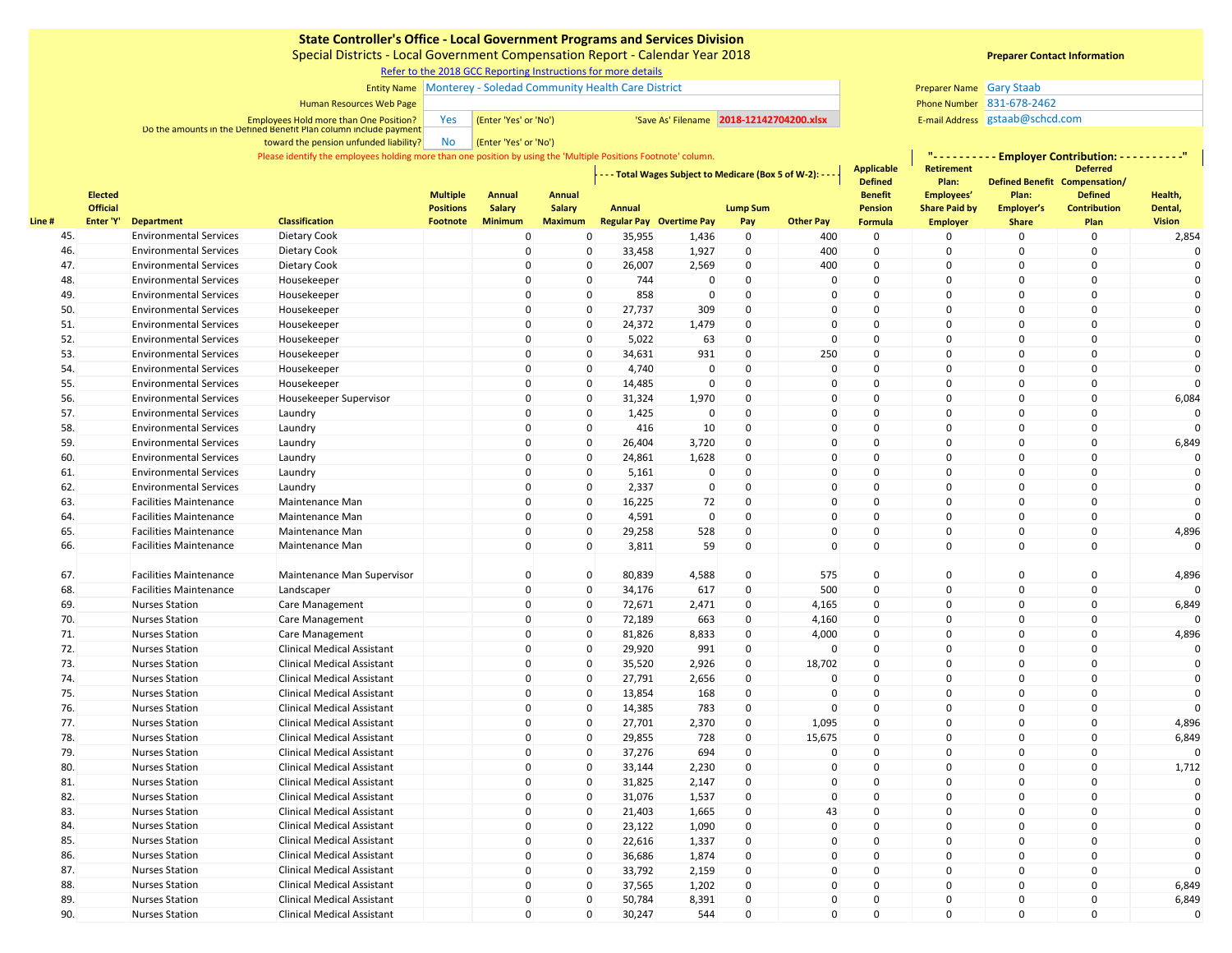Special Districts - Local Government Compensation Report - Calendar Year 2018

[R](https://www.sco.ca.gov/ard_locinstr_gcc_reporting.html)efer to the 2018 GCC Reporting Instructions for more details

### Entity Name Monterey - Soledad Community Health Care District Gary Staab Gary Staab Gary Staab Gary Staab Gary Staab

#### Human Resources Web Page

Employees Hold more than One Position? The Management of the **'Yes' or 'No')** 'Save As' Filename 2018-12142704200.xlsx E-mail Address E-mail Address Do the amounts in the Defined Benefit Plan column include payment

> No (Enter 'Yes' or 'No') toward the pension unfunded liability?

Please identify the employees holding more than one position by using the 'Multiple Positions Footnote' column.

|       | <b>Elected</b>  |                       |                                                   | <b>Multiple</b><br><b>Positions</b> | <b>Annual</b><br>Salary<br><b>Minimum</b> | <b>Annual</b>       |         | - - - Total Wages Subject to Medicare (Box 5 of W-2): - - - |                 |                     | <b>Applicable</b><br><b>Defined</b><br><b>Benefit</b> | <b>Retirement</b><br>Plan:<br>Employees' | <b>Deferred</b><br>Defined Benefit Compensation/<br>Plan:<br><b>Defined</b> |                     | Health,       |  |
|-------|-----------------|-----------------------|---------------------------------------------------|-------------------------------------|-------------------------------------------|---------------------|---------|-------------------------------------------------------------|-----------------|---------------------|-------------------------------------------------------|------------------------------------------|-----------------------------------------------------------------------------|---------------------|---------------|--|
|       | <b>Official</b> |                       |                                                   |                                     |                                           | <b>Salary</b>       | Annual  |                                                             | <b>Lump Sum</b> |                     | <b>Pension</b>                                        | <b>Share Paid by</b>                     | Employer's                                                                  | <b>Contribution</b> | Dental,       |  |
| Line# | Enter 'Y'       | <b>Department</b>     | <b>Classification</b>                             | Footnote                            |                                           | <b>Maximum</b>      |         | <b>Regular Pay Overtime Pay</b>                             | Pay             | <b>Other Pay</b>    | <b>Formula</b>                                        | <b>Employer</b>                          | <b>Share</b>                                                                | Plan                | <b>Vision</b> |  |
|       |                 |                       | Clinical Services Supervisor-                     |                                     |                                           |                     |         |                                                             |                 |                     |                                                       |                                          |                                                                             |                     |               |  |
| 91.   |                 | <b>Nurses Station</b> | <b>Licensed Nurse</b>                             |                                     | $\overline{0}$                            | $\mathbf{0}$        | 76,018  | 6,585                                                       | 0               | 12,115              | 0                                                     | $\mathsf 0$                              | $\mathbf 0$                                                                 | $\Omega$            | 4,566         |  |
| 92.   |                 | <b>Nurses Station</b> | <b>Nurse Practitioner</b>                         |                                     | $\mathsf 0$                               | $\Omega$            | 14,606  | 119                                                         | $\mathbf 0$     | $\mathbf 0$         | 0                                                     | $\pmb{0}$                                | $\mathbf 0$                                                                 | $\mathbf 0$         | $\Omega$      |  |
| 93.   |                 | <b>Nurses Station</b> | Physican Assistant                                |                                     | $\mathsf 0$                               | $\Omega$            | 171,476 | 19,973                                                      | 0               | $\mathbf 0$         | 0                                                     | $\pmb{0}$                                | $\mathbf 0$                                                                 | $\mathbf 0$         | 4,896         |  |
| 94.   |                 | <b>Nurses Station</b> | Physican Assistant                                |                                     | $\mathbf 0$                               | $\Omega$            | 190,536 | 13,415                                                      | 0               | 35,400              | 0                                                     | $\mathsf 0$                              | $\mathbf 0$                                                                 | $\mathbf 0$         | 6,084         |  |
| 95.   |                 | <b>Nurses Station</b> | Physican Assistant                                |                                     | $\mathbf 0$                               | $\mathsf{O}\xspace$ | 92,450  | 9,003                                                       | $\mathsf 0$     | $\Omega$            | 0                                                     | $\pmb{0}$                                | $\mathsf 0$                                                                 | $\mathsf 0$         | 6,849         |  |
| 96.   |                 | <b>Nurses Station</b> | Physican Assistant                                |                                     | $\mathbf{0}$                              | $\mathbf 0$         | 154,526 | 18,939                                                      | $\mathbf 0$     | $\mathbf 0$         | 0                                                     | $\mathbf 0$                              | $\mathbf 0$                                                                 | $\mathbf 0$         | 3,995         |  |
| 97.   |                 | <b>Nurses Station</b> | <b>Registered Dietitian</b>                       |                                     | $\mathsf 0$                               | $\mathbf 0$         | 63,585  | 132                                                         | $\mathbf 0$     | 0                   | 0                                                     | $\pmb{0}$                                | 0                                                                           | 0                   | $\mathbf 0$   |  |
| 98.   |                 | <b>Nursing</b>        | <b>Rehab Coordinator</b>                          |                                     | $\mathsf 0$                               | $\mathbf 0$         | 31,856  | 189                                                         | 0               | $\mathbf{0}$        | 0                                                     | $\pmb{0}$                                | $\mathbf 0$                                                                 | $\mathbf 0$         | $\mathbf 0$   |  |
| 99.   |                 | Nursing               | <b>Assistant Director of Nursing</b>              |                                     | $\overline{0}$                            | $\mathsf{O}\xspace$ | 101,274 | 9,082                                                       | $\mathsf 0$     | 575                 | $\mathbf 0$                                           | $\mathbf 0$                              | $\mathsf 0$                                                                 | $\mathsf{O}$        | 4,896         |  |
| 100.  |                 | Nursing               | Charge Nurse-<br><b>Licensed Vocational Nurse</b> |                                     | $\mathbf 0$                               | $\mathsf{O}\xspace$ | 35,358  | 1,784                                                       | $\pmb{0}$       | $\mathbf 0$         | 0                                                     | $\pmb{0}$                                | $\mathsf 0$                                                                 | $\mathbf 0$         | $\mathbf 0$   |  |
| 101.  |                 | Nursing               | Charge Nurse-<br><b>Licensed Vocational Nurse</b> |                                     | $\mathbf 0$                               | $\mathsf{O}\xspace$ | 1,344   | $\mathsf 0$                                                 | $\mathsf 0$     | $\mathbf{0}$        | 0                                                     | $\mathbf 0$                              | $\mathsf{O}$                                                                | $\mathsf{O}\xspace$ | $\mathbf 0$   |  |
| 102.  |                 | Nursing               | Charge Nurse-<br><b>Licensed Vocational Nurse</b> |                                     | $\mathbf 0$                               | $\mathbf 0$         | 22,134  | 3,199                                                       | 0               | $\mathbf 0$         | 0                                                     | $\pmb{0}$                                | $\mathsf 0$                                                                 | $\mathsf{O}$        | $\mathbf 0$   |  |
| 103.  |                 | Nursing               | Charge Nurse-<br><b>Licensed Vocational Nurse</b> |                                     | $\mathbf 0$                               | $\mathsf{O}\xspace$ | 12,346  | 2,148                                                       | $\mathsf 0$     | $\mathbf{0}$        | 0                                                     | $\pmb{0}$                                | $\mathsf 0$                                                                 | $\mathbf 0$         | $\mathbf 0$   |  |
| 104.  |                 | Nursing               | Charge Nurse-<br><b>Licensed Vocational Nurse</b> |                                     | $\mathbf 0$                               | $\mathbf{0}$        | 31,534  | 2,174                                                       | 0               | $\mathbf 0$         | 0                                                     | $\pmb{0}$                                | $\mathsf 0$                                                                 | $\mathbf 0$         | 2,040         |  |
| 105.  |                 | Nursing               | Charge Nurse-<br><b>Licensed Vocational Nurse</b> |                                     | $\mathsf 0$                               | $\mathbf 0$         | 8,349   | 1,484                                                       | 0               | $\mathbf 0$         | 0                                                     | $\pmb{0}$                                | $\mathsf 0$                                                                 | 0                   | $\mathbf 0$   |  |
| 106.  |                 | <b>Nursing</b>        | Charge Nurse-<br><b>Licensed Vocational Nurse</b> |                                     | $\mathsf 0$                               | $\mathbf{0}$        | 59,609  | 3,478                                                       | $\mathsf 0$     | $\mathbf 0$         | 0                                                     | $\pmb{0}$                                | $\mathsf 0$                                                                 | $\mathbf 0$         | 6,849         |  |
| 107.  |                 | Nursing               | Charge Nurse-<br><b>Licensed Vocational Nurse</b> |                                     | $\mathsf 0$                               | $\mathbf 0$         | 8,462   | 1,213                                                       | 0               | $\mathbf 0$         | 0                                                     | $\mathsf 0$                              | 0                                                                           | $\mathsf{O}$        | $\mathbf 0$   |  |
| 108.  |                 | <b>Nursing</b>        | Charge Nurse-<br><b>Licensed Vocational Nurse</b> |                                     | $\mathbf 0$                               | $\mathbf{0}$        | 10,621  | 2,395                                                       | 0               | $\overline{0}$      | 0                                                     | $\pmb{0}$                                | $\mathsf 0$                                                                 | $\mathbf 0$         | $\mathbf 0$   |  |
| 109.  |                 | <b>Nursing</b>        | Charge Nurse-<br><b>Licensed Vocational Nurse</b> |                                     | $\overline{0}$                            | $\mathbf 0$         | 59,962  | 18,083                                                      | $\mathsf 0$     | $\mathbf 0$         | 0                                                     | $\pmb{0}$                                | $\mathsf 0$                                                                 | $\mathsf{O}$        | 6,849         |  |
| 110.  |                 | Nursing               | Charge Nurse-<br><b>Licensed Vocational Nurse</b> |                                     | $\overline{0}$                            | $\mathbf 0$         | 8,717   | 1,560                                                       | $\mathsf 0$     | $\mathbf{0}$        | 0                                                     | $\pmb{0}$                                | $\mathsf 0$                                                                 | $\mathbf 0$         | 1,521         |  |
| 111.  |                 | Nursing               | Charge Nurse-<br><b>Licensed Vocational Nurse</b> |                                     | $\overline{0}$                            | $\mathbf 0$         | 57,852  | 12,168                                                      | $\mathsf 0$     | $\mathbf 0$         | 0                                                     | $\pmb{0}$                                | 0                                                                           | $\mathsf{O}$        | 6,849         |  |
| 112.  |                 | Nursing               | Charge Nurse-<br><b>Licensed Vocational Nurse</b> |                                     | $\mathbf 0$                               | $\mathsf{O}\xspace$ | 46,060  | 6,271                                                       | $\mathbf 0$     | $\mathbf 0$         | 0                                                     | $\pmb{0}$                                | $\pmb{0}$                                                                   | $\mathsf 0$         | $\pmb{0}$     |  |
| 113.  |                 | Nursing               | Charge Nurse-<br><b>Licensed Vocational Nurse</b> |                                     | $\mathbf 0$                               | $\mathbf 0$         | 6,553   | 158                                                         | 0               | $\mathbf 0$         | 0                                                     | $\pmb{0}$                                | $\mathsf{O}$                                                                | $\mathbf 0$         | $\mathbf 0$   |  |
| 114.  |                 | Nursing               | Charge Nurse-<br><b>Licensed Vocational Nurse</b> |                                     | $\mathbf 0$                               | $\mathsf{O}\xspace$ | 137     | $\mathsf 0$                                                 | 0               | $\mathsf{O}\xspace$ | 0                                                     | $\pmb{0}$                                | $\mathsf 0$                                                                 | $\mathbf 0$         | $\mathbf 0$   |  |
| 115.  |                 | Nursing               | Charge Nurse-<br><b>Licensed Vocational Nurse</b> |                                     | $\mathsf 0$                               | $\mathbf{0}$        | 10,047  | 491                                                         | $\mathsf 0$     | $\mathbf 0$         | 0                                                     | $\pmb{0}$                                | $\mathsf 0$                                                                 | $\mathsf{O}$        | $\mathbf 0$   |  |
| 116.  |                 | Nursing               | Charge Nurse-Registered<br>Nurse                  |                                     | $\mathsf 0$                               | $\Omega$            | 11,073  | 1,825                                                       | 0               | $\mathbf 0$         | 0                                                     | $\mathsf 0$                              | 0                                                                           | $\mathsf 0$         | $\mathbf 0$   |  |
| 117.  |                 | Nursing               | Charge Nurse-Registered<br>Nurse                  |                                     | $\Omega$                                  | $\Omega$            | 51,939  | 6,705                                                       | $\Omega$        | $\Omega$            | $\Omega$                                              | $\Omega$                                 | $\Omega$                                                                    | $\Omega$            | $\mathbf 0$   |  |

## **Preparer Contact Information**

**"- - - - - - - - - - Employer Contribution: - - - - - - - - - -"**

Phone Number 831-678-2462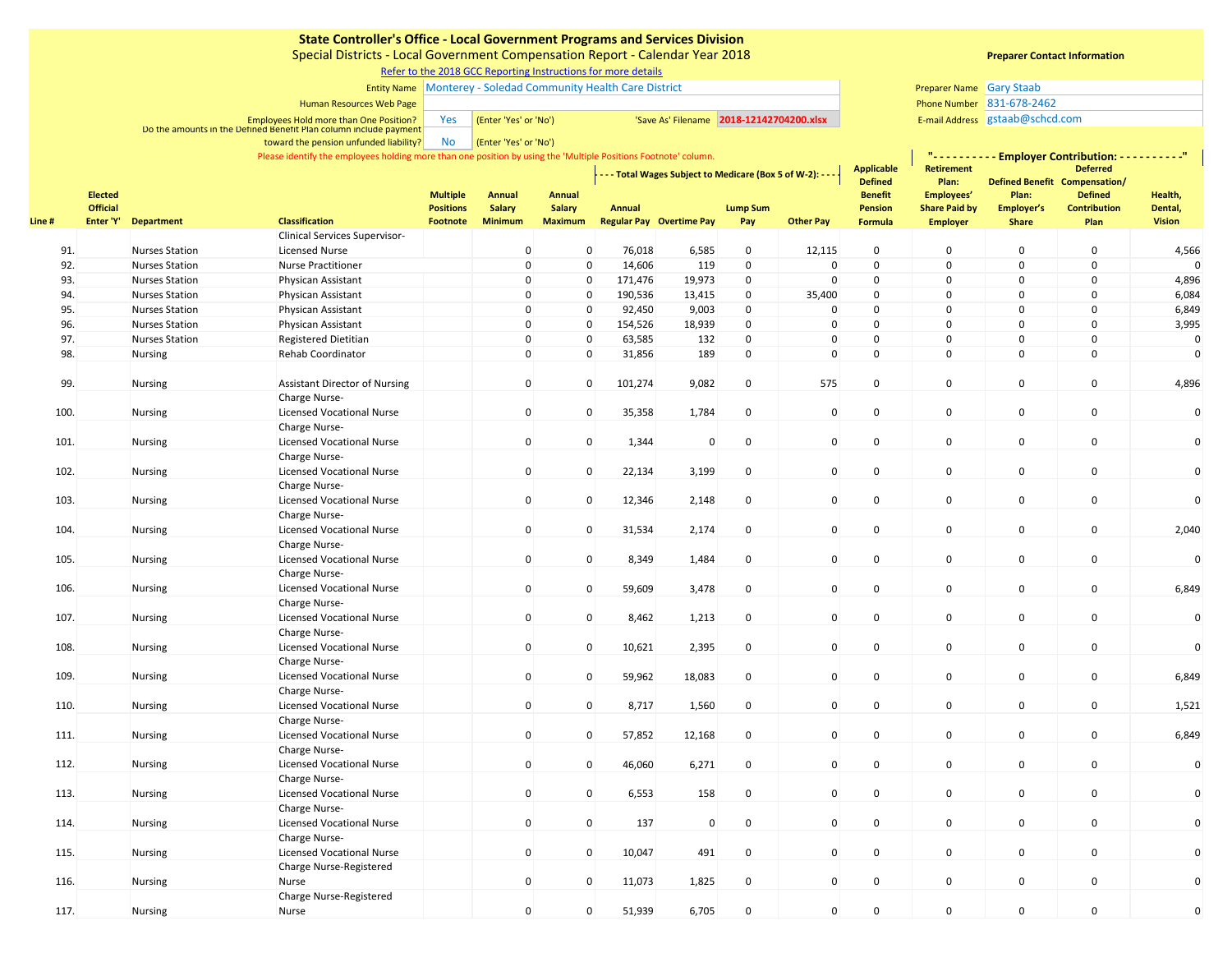Special Districts - Local Government Compensation Report - Calendar Year 2018

## [R](https://www.sco.ca.gov/ard_locinstr_gcc_reporting.html)efer to the 2018 GCC Reporting Instructions for more details

### Entity Name Monterey - Soledad Community Health Care District Gary Staab Gary Staab Gary Staab Gary Staab Gary Staab

#### Human Resources Web Page

Employees Hold more than One Position? The Management of the **'Yes' or 'No')** 'Save As' Filename 2018-12142704200.xlsx E-mail Address E-mail Address Do the amounts in the Defined Benefit Plan column include payment

No (Enter 'Yes' or 'No') toward the pension unfunded liability?

Please identify the employees holding more than one position by using the 'Multiple Positions Footnote' column.

|        |                                   |                   | Please identify the employees holding more than one position by using the 'Multiple Positions Footnote' column. | <b>Applicable</b>                   | <u> "Lisieisis</u><br>-------7<br>- Employer Contribution: - -<br><b>Retirement</b><br><b>Deferred</b> |                         |        |                                 |                 |                                                               |                           |                                    |                            |                                       |                    |
|--------|-----------------------------------|-------------------|-----------------------------------------------------------------------------------------------------------------|-------------------------------------|--------------------------------------------------------------------------------------------------------|-------------------------|--------|---------------------------------|-----------------|---------------------------------------------------------------|---------------------------|------------------------------------|----------------------------|---------------------------------------|--------------------|
|        |                                   |                   |                                                                                                                 |                                     |                                                                                                        |                         |        |                                 |                 | - - - - Total Wages Subject to Medicare (Box 5 of W-2): - - - | <b>Defined</b>            | Plan:                              |                            | Defined Benefit Compensation/         |                    |
|        | <b>Elected</b><br><b>Official</b> |                   |                                                                                                                 | <b>Multiple</b><br><b>Positions</b> | <b>Annual</b><br><b>Salary</b>                                                                         | <b>Annual</b><br>Salary | Annual |                                 | <b>Lump Sum</b> |                                                               | <b>Benefit</b><br>Pension | Employees'<br><b>Share Paid by</b> | Plan:<br><b>Employer's</b> | <b>Defined</b><br><b>Contribution</b> | Health,<br>Dental, |
| Line # | Enter 'Y'                         | <b>Department</b> | <b>Classification</b>                                                                                           | <b>Footnote</b>                     | <b>Minimum</b>                                                                                         | <b>Maximum</b>          |        | <b>Regular Pay Overtime Pay</b> | Pay             | <b>Other Pay</b>                                              | Formula                   | <b>Employer</b>                    | <b>Share</b>               | Plan                                  | <b>Vision</b>      |
|        |                                   |                   | Charge Nurse-Registered                                                                                         |                                     |                                                                                                        |                         |        |                                 |                 |                                                               |                           |                                    |                            |                                       |                    |
| 118.   |                                   | Nursing           | Nurse                                                                                                           |                                     | $\mathbf 0$                                                                                            | $\mathbf 0$             | 17,335 | 2,462                           | $\mathsf 0$     | 1,800                                                         | $\mathbf 0$               | $\mathbf 0$                        | $\mathsf{O}\xspace$        | $\mathsf 0$                           | $\mathbf 0$        |
|        |                                   |                   | Charge Nurse-Registered                                                                                         |                                     |                                                                                                        |                         |        |                                 |                 |                                                               |                           |                                    |                            |                                       |                    |
| 119.   |                                   | Nursing           | Nurse                                                                                                           |                                     | $\mathbf{0}$                                                                                           | $\mathbf 0$             | 56,923 | 8,532                           | $\pmb{0}$       | $\mathbf 0$                                                   | $\pmb{0}$                 | $\mathbf 0$                        | $\mathsf{O}\xspace$        | $\pmb{0}$                             | 571                |
|        |                                   |                   | Charge Nurse-Registered                                                                                         |                                     |                                                                                                        |                         |        |                                 |                 |                                                               |                           |                                    |                            |                                       |                    |
| 120.   |                                   | Nursing           | Nurse                                                                                                           |                                     | $\mathbf 0$                                                                                            | $\mathsf 0$             | 15,014 | 2,478                           | $\mathsf 0$     | $\mathbf 0$                                                   | $\mathsf 0$               | $\mathbf 0$                        | $\mathsf 0$                | 0                                     | $\mathbf{0}$       |
|        |                                   |                   | Charge Nurse-Registered                                                                                         |                                     |                                                                                                        |                         |        |                                 |                 |                                                               |                           |                                    |                            |                                       |                    |
| 121.   |                                   |                   | Nurse                                                                                                           |                                     | $\mathbf 0$                                                                                            | $\mathsf 0$             | 59,925 | 7,882                           | 0               | $\mathbf 0$                                                   | $\mathbf 0$               | $\mathbf 0$                        | $\mathsf 0$                | $\mathsf 0$                           | 3,549              |
| 122.   |                                   | <b>Nursing</b>    | <b>Certified Nursing Assistant</b>                                                                              |                                     | $\mathbf{0}$                                                                                           | $\mathbf 0$             | 23,381 | 564                             | $\mathsf 0$     | $\mathbf{0}$                                                  | $\mathbf 0$               | $\mathbf 0$                        | $\mathsf 0$                | 0                                     | $\Omega$           |
| 123.   |                                   | Nursing           | <b>Certified Nursing Assistant</b>                                                                              |                                     | $\Omega$                                                                                               | $\mathsf 0$             | 5,287  | 37                              | $\Omega$        | $\Omega$                                                      | $\mathbf 0$               | $\mathbf 0$                        | $\mathsf 0$                | $\mathsf 0$                           |                    |
| 124.   |                                   | Nursing           | <b>Certified Nursing Assistant</b>                                                                              |                                     | $\mathbf 0$                                                                                            | $\mathbf 0$             | 16,372 | 1,181                           | $\mathbf 0$     | $\mathbf{0}$                                                  | $\mathbf 0$               | $\mathbf 0$                        | $\mathbf 0$                | 0                                     | $\mathbf 0$        |
| 125.   |                                   | <b>Nursing</b>    | <b>Certified Nursing Assistant</b>                                                                              |                                     | $\Omega$                                                                                               | $\mathbf 0$             | 17,443 | 1,142                           | $\Omega$        | $\Omega$                                                      | $\mathbf 0$               | $\mathbf 0$                        | $\mathbf 0$                | 0                                     | $\mathbf 0$        |
| 126.   |                                   | Nursing           | <b>Certified Nursing Assistant</b>                                                                              |                                     | $\Omega$                                                                                               | $\mathbf 0$             | 20,555 | 129                             | $\mathsf 0$     | $\Omega$                                                      | 0                         | $\mathbf 0$                        | $\mathsf 0$                | $\mathsf 0$                           |                    |
| 127.   |                                   | Nursing           | <b>Certified Nursing Assistant</b>                                                                              |                                     | $\mathbf 0$                                                                                            | $\mathbf 0$             | 32,714 | 3,904                           | $\mathbf 0$     | $\Omega$                                                      | 0                         | 0                                  | $\mathbf 0$                | 0                                     | 6,084              |
| 128.   |                                   | Nursing           | <b>Certified Nursing Assistant</b>                                                                              |                                     | $\Omega$                                                                                               | $\mathbf 0$             | 23,362 | 1,359                           | $\Omega$        | $\Omega$                                                      | $\Omega$                  | $\Omega$                           | $\mathbf 0$                | 0                                     |                    |
| 129.   |                                   | Nursing           | <b>Certified Nursing Assistant</b>                                                                              |                                     | $\mathbf 0$                                                                                            | $\mathbf 0$             | 34,741 | 3,447                           | $\mathsf 0$     | $\mathbf 0$                                                   | $\mathbf 0$               | $\mathbf 0$                        | $\mathsf 0$                | $\mathsf 0$                           |                    |
| 130.   |                                   | <b>Nursing</b>    | <b>Certified Nursing Assistant</b>                                                                              |                                     | $\mathbf 0$                                                                                            | $\mathbf 0$             | 26,316 | 622                             | 0               | $\Omega$                                                      | $\mathbf 0$               | $\mathbf 0$                        | $\mathsf 0$                | 0                                     | $\mathbf 0$        |
| 131.   |                                   | Nursing           | <b>Certified Nursing Assistant</b>                                                                              |                                     | $\Omega$                                                                                               | $\mathbf 0$             | 32,091 | 980                             | $\mathbf 0$     | $\Omega$                                                      | $\mathbf 0$               | $\mathbf 0$                        | $\mathbf 0$                | $\mathbf 0$                           | $\mathbf 0$        |
| 132.   |                                   | Nursing           | <b>Certified Nursing Assistant</b>                                                                              |                                     | 0                                                                                                      | $\mathbf 0$             | 8,254  | 505                             | $\mathbf 0$     | $\Omega$                                                      | $\mathbf 0$               | $\mathbf 0$                        | $\mathsf 0$                | $\mathsf 0$                           | $\mathbf 0$        |
| 133.   |                                   | <b>Nursing</b>    | <b>Certified Nursing Assistant</b>                                                                              |                                     | $\mathbf{0}$                                                                                           | $\mathbf 0$             | 2,872  | 133                             | $\mathbf 0$     | $\Omega$                                                      | 0                         | $\mathbf 0$                        | $\mathbf 0$                | 0                                     |                    |
| 134.   |                                   | Nursing           | <b>Certified Nursing Assistant</b>                                                                              |                                     | $\mathbf 0$                                                                                            | $\mathsf 0$             | 30,121 | 369                             | $\mathsf 0$     | $\Omega$                                                      | 0                         | $\mathbf 0$                        | $\mathsf 0$                | 0                                     | 4,896              |
| 135.   |                                   | <b>Nursing</b>    | <b>Certified Nursing Assistant</b>                                                                              |                                     | $\Omega$                                                                                               | $\mathbf 0$             | 24,634 | 2,627                           | 0               | $\Omega$                                                      | $\mathsf{o}\,$            | $\mathbf 0$                        | $\mathbf 0$                | 0                                     |                    |
| 136.   |                                   | <b>Nursing</b>    | <b>Certified Nursing Assistant</b>                                                                              |                                     | $\Omega$                                                                                               | $\mathbf 0$             | 33,522 | 3,695                           | $\Omega$        | $\mathbf{0}$                                                  | $\Omega$                  | $\mathbf 0$                        | $\mathbf 0$                | $\mathbf 0$                           | 6,849              |
| 137.   |                                   | Nursing           | <b>Certified Nursing Assistant</b>                                                                              |                                     | $\mathbf 0$                                                                                            | $\mathbf 0$             | 34,041 | 6,078                           | $\mathsf 0$     | 2,250                                                         | $\mathbf 0$               | $\mathbf 0$                        | $\mathsf 0$                | $\pmb{0}$                             | 4,896              |
| 138.   |                                   | <b>Nursing</b>    | <b>Certified Nursing Assistant</b>                                                                              |                                     | $\mathbf 0$                                                                                            | $\mathbf 0$             | 23,065 | 875                             | 0               | $\mathbf 0$                                                   | $\mathbf 0$               | 0                                  | $\mathbf 0$                | 0                                     | 6,849              |
| 139.   |                                   | Nursing           | <b>Certified Nursing Assistant</b>                                                                              |                                     | $\Omega$                                                                                               | $\mathbf 0$             | 329    | 0                               | $\Omega$        | $\mathbf{0}$                                                  | $\mathbf 0$               | $\mathbf 0$                        | $\mathbf 0$                | 0                                     |                    |
| 140.   |                                   | Nursing           | <b>Certified Nursing Assistant</b>                                                                              |                                     | $\mathbf 0$                                                                                            | $\mathbf 0$             | 201    | $\mathbf 0$                     | $\mathbf 0$     | $\Omega$                                                      | $\mathbf 0$               | $\mathbf 0$                        | $\mathsf 0$                | $\mathsf 0$                           | 0                  |
| 141.   |                                   | Nursing           | <b>Certified Nursing Assistant</b>                                                                              |                                     | $\Omega$                                                                                               | $\mathbf 0$             | 4,566  | $\mathbf 0$                     | $\Omega$        | $\Omega$                                                      | $\Omega$                  | $\Omega$                           | $\mathbf 0$                | 0                                     |                    |
| 142.   |                                   | Nursing           | <b>Certified Nursing Assistant</b>                                                                              |                                     | $\mathbf 0$                                                                                            | $\mathbf 0$             | 2,269  | $\mathsf{O}\xspace$             | $\mathsf 0$     | $\Omega$                                                      | 0                         | 0                                  | $\mathsf 0$                | 0                                     | $\mathbf 0$        |
| 143.   |                                   | Nursing           | <b>Certified Nursing Assistant</b>                                                                              |                                     | $\mathbf 0$                                                                                            | $\mathbf 0$             | 34,577 | 1,683                           | $\mathbf 0$     | $\Omega$                                                      | $\mathbf 0$               | $\Omega$                           | $\pmb{0}$                  | $\Omega$                              | $\mathbf 0$        |
| 144.   |                                   | <b>Nursing</b>    | <b>Certified Nursing Assistant</b>                                                                              |                                     | 0                                                                                                      | $\mathbf 0$             | 3,695  | 243                             | $\Omega$        | $\Omega$                                                      | $\mathbf 0$               | $\Omega$                           | $\mathsf 0$                | 0                                     | $\Omega$           |
| 145.   |                                   | Nursing           | <b>Certified Nursing Assistant</b>                                                                              |                                     | $\mathbf 0$                                                                                            | $\mathbf 0$             | 30,907 | 1,101                           | $\mathsf 0$     | $\Omega$                                                      | $\mathbf 0$               | $\mathbf 0$                        | $\mathsf 0$                | 0                                     | $\mathbf 0$        |
| 146.   |                                   | <b>Nursing</b>    | <b>Certified Nursing Assistant</b>                                                                              |                                     | 0                                                                                                      | $\mathbf 0$             | 31,530 | 1,165                           | $\mathbf 0$     | $\mathbf{0}$                                                  | $\mathbf 0$               | $\mathbf 0$                        | 0                          | 0                                     | 4,896              |
| 147.   |                                   | Nursing           | <b>Certified Nursing Assistant</b>                                                                              |                                     | $\Omega$                                                                                               | $\mathbf 0$             | 5,730  | 35                              | $\mathbf 0$     | $\Omega$                                                      | $\mathbf 0$               | $\mathbf 0$                        | $\mathbf 0$                | 0                                     | 0                  |
| 148.   |                                   | Nursing           | <b>Certified Nursing Assistant</b>                                                                              |                                     | $\mathbf 0$                                                                                            | $\mathbf 0$             | 5,167  | 56                              | $\mathbf 0$     | $\Omega$                                                      | $\mathbf 0$               | $\mathbf 0$                        | $\mathsf 0$                | $\mathsf 0$                           |                    |
| 149.   |                                   | <b>Nursing</b>    | <b>Certified Nursing Assistant</b>                                                                              |                                     | $\mathbf{0}$                                                                                           | $\mathbf 0$             | 4,038  | 168                             | $\mathbf 0$     | $\Omega$                                                      | 0                         | $\mathbf 0$                        | $\mathbf 0$                | 0                                     | $\mathbf 0$        |
| 150.   |                                   | Nursing           | <b>Certified Nursing Assistant</b>                                                                              |                                     | $\Omega$                                                                                               | $\mathbf 0$             | 27,043 | 520                             | $\Omega$        | $\mathbf{0}$                                                  | $\Omega$                  | $\Omega$                           | $\mathbf 0$                | $\Omega$                              |                    |
| 151.   |                                   | Nursing           | <b>Certified Nursing Assistant</b>                                                                              |                                     | 0                                                                                                      | $\mathbf 0$             | 22,008 | 660                             | $\Omega$        | $\Omega$                                                      | $\mathbf 0$               | $\mathbf 0$                        | $\pmb{0}$                  | $\mathsf 0$                           | 2,856              |
| 152.   |                                   | <b>Nursing</b>    | <b>Certified Nursing Assistant</b>                                                                              |                                     | $\Omega$                                                                                               | $\mathbf 0$             | 25,719 | 1,406                           | $\mathsf 0$     | $\Omega$                                                      | $\mathbf 0$               | $\mathbf 0$                        | $\mathbf 0$                | 0                                     |                    |
| 153.   |                                   | Nursing           | <b>Certified Nursing Assistant</b>                                                                              |                                     | $\Omega$                                                                                               | $\mathbf 0$             | 27,373 | 1,579                           | 0               | $\Omega$                                                      | $\mathbf 0$               | $\mathbf 0$                        | 0                          | $\mathsf 0$                           |                    |
| 154.   |                                   | Nursing           | <b>Certified Nursing Assistant</b>                                                                              |                                     | $\Omega$                                                                                               | $\mathbf 0$             | 8,871  | 41                              | $\Omega$        | $\mathbf{0}$                                                  | $\mathbf 0$               | $\Omega$                           | $\mathbf 0$                | $\mathsf 0$                           | 0                  |
| 155.   |                                   | Nursing           | <b>Certified Nursing Assistant</b>                                                                              |                                     | $\Omega$                                                                                               | $\mathbf 0$             | 12,577 | 650                             | $\Omega$        | $\mathbf{0}$                                                  | $\Omega$                  | $\mathbf 0$                        | $\mathbf 0$                | $\mathbf 0$                           |                    |
| 156.   |                                   | Nursing           | <b>Certified Nursing Assistant</b>                                                                              |                                     | $\mathbf 0$                                                                                            | $\mathsf 0$             | 2,587  | 46                              | $\mathsf 0$     | $\Omega$                                                      | 0                         | $\mathbf 0$                        | $\mathsf 0$                | 0                                     |                    |
| 157.   |                                   | Nursing           | <b>Certified Nursing Assistant</b>                                                                              |                                     | 0                                                                                                      | $\mathbf 0$             | 24,310 | 704                             | $\Omega$        | $\Omega$                                                      | $\mathbf 0$               | $\mathbf 0$                        | $\mathbf 0$                | $\Omega$                              |                    |
| 158.   |                                   | Nursing           | <b>Certified Nursing Assistant</b>                                                                              |                                     | $\Omega$                                                                                               | $\mathbf 0$             | 34,715 | 4,528                           | $\Omega$        | $\Omega$                                                      | $\Omega$                  | $\Omega$                           | $\Omega$                   | $\Omega$                              | $\Omega$           |
| 159.   |                                   | <b>Nursing</b>    | <b>Certified Nursing Assistant</b>                                                                              |                                     | $\mathbf 0$                                                                                            | $\mathbf 0$             | 2,672  | 0                               | $\Omega$        | $\Omega$                                                      | $\mathbf 0$               | 0                                  | $\mathbf 0$                | 0                                     | $\mathbf 0$        |
| 160.   |                                   | <b>Nursing</b>    | <b>Certified Nursing Assistant</b>                                                                              |                                     | $\Omega$                                                                                               | $\Omega$                | 12,393 | 180                             | $\Omega$        | $\Omega$                                                      | $\Omega$                  | $\Omega$                           | $\Omega$                   | $\mathbf 0$                           |                    |

## **Preparer Contact Information**

Phone Number 831-678-2462